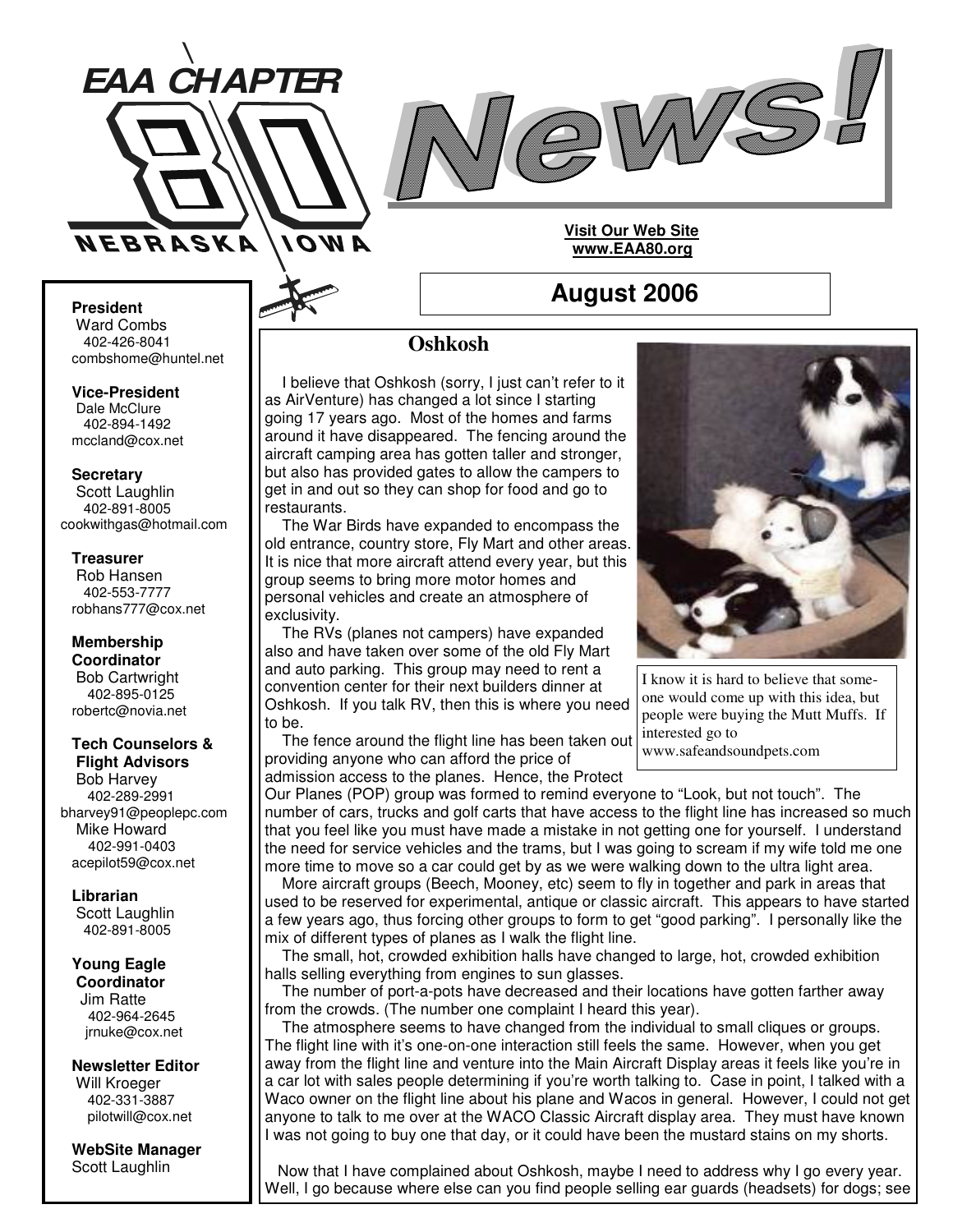a flying car ("Not a flying car, but a plane that you can drive"); see all the different aircraft that have been developed for LSA (light sport aircraft); watch hundreds of different planes land just seconds apart while listening to an ARTCC controller talk faster than an auctioneer; watch the best civilian airshow in the world; meet interesting and passionate aviation people like the third pilot hired by FEDEX, the inventor of the flying motorcycle or the family that rebuilt a Cessna 195; meet friends that you only see once a year at Oshkosh; see thousands of planes; hear the sounds of many different engines from Rotax to radials all at the same time; see the latest in avionics; see the Beach Boys; watch a movie on a large outdoor screen; and hear my wife say at dinner the last night, "Well, there are only 360 days until we come back" . Will

## **Now another word about Oshkosh 2006!**

During the Wednesday afternoon air-show, a few chapter 80 members took cover from a small shower under the awning on Rick and Nancy's motor home. Rick and Nancy Jacobsen spend seven plus days every year as hosts of the Ultralight Camp Ground. Nancy told me "It's not such a bad deal, since I get to tell men what to do and where to go for one whole week". Thank you Rick and Nancy for being such great hosts as always, and for providing a good view of the air-show. TW

PS. I had a great picture of the group taking cover and consuming malt beverages. But, I now know what the 'delete all' button on my camera does. OOPS

# ugust Meeting Time & Location**.**

The Chapter 80 monthly meeting will be held at 7PM on Monday, August 14th at the main hangar of Hangar One at Millard Airport, Omaha, NE. It is still located on South 132nd Street between Q and Harrison.

# $4$ ugust Program.

Our guest speaker will be Jeff Jorgenson (who could not make it last month due to weather) of DWG International the company that manufactures and distributes the DRI WASH 'n GUARD, a vehicle cleaning and care product. Jeff is also the owner and founder of Jorgenson Enterprises, a mobile aircraft detailing service which offers everything from debugging, waterless washing and polishing to interior cleaning services. He will do a 20 to 30 minute seminar on Aircraft Detailing - **How to Keep Your Aircraft Looking Like New**. He will discuss oxidation of the paint, myths and truths about cleaning windshields, debugging, and talk about aircraft detailing professionals what to expect when you hire a detailing professional. He is also looking for product distributors in the area. For more info go to: www.waterlessjeff.com or http://www.jorgensonenterprises.com/

|         | <b>EVENTS:</b> $(B)$ - Breakfast $/(L)$ - Lunch |           |
|---------|-------------------------------------------------|-----------|
| 1st Sat | Chapter $1055$ (B)                              | York, NE  |
| 3rd Sat | Chapter 569 $(B)$ $(L)$                         | Crete, NE |

| Aug 12    | Mid America Antique Airplane Group Fly-In    |                  |  |
|-----------|----------------------------------------------|------------------|--|
|           |                                              | Halstead, KS     |  |
| Aug 13    | $Fly-in(B)$                                  | Red Cloud, NE    |  |
| Aug 16-20 | Beech Aero Club fly-in                       | Wichita, KS      |  |
| Aug 19    | Zenith Aircraft Open Hangar Day & Airshow    |                  |  |
|           | Mexico, MO                                   |                  |  |
| Aug 19    | Dog Days Of Summer                           | Wahoo Hangar     |  |
| Aug 19    | <b>EAA Sport Pilot Tour</b>                  | Lakeville, MN    |  |
| Aug 19    | Cessna fly-in                                | Independence, KS |  |
| Aug 20    | $Fly-in(B)$                                  | Hartington, NE   |  |
| Aug 20    | $Fly-in(B)$                                  | Monona, IA       |  |
| Aug 23-27 | NE Chapter Antique Aircraft Assoc. Fly-in.   |                  |  |
|           | I believe you have to be a member to fly in. |                  |  |
|           | Call 308-380-5079                            | Minden, NE       |  |
| Aug 26-27 | Kansas Flight Festival                       | Wichita, KS      |  |
| Aug 27    | Iowa Aviation Museum's Fly-in Greenfield, IA |                  |  |
| Aug 27    | $Fly-in(B)$                                  | Manchester, IA   |  |
| Aug 27    | Fly-in (B) Brenner Field                     | Falls City, NE   |  |
| Sept 9    | <b>Young Eagles</b>                          | Fremont, NE      |  |
| Sept 10   | KKKK, Young Eagles                           | Plattsmouth, NE  |  |
| Set 23-24 | Air show, Blue Angels                        | Lincoln, NE      |  |
|           | civilian aerobatics                          |                  |  |

For listings of airshow or fly-in events go to: http://www.iawings.com/calender/yearly.htm http://www.aero-pix.com/schedule/sched2005dt.htm http://www.aero.state.ne.us/

**1st Annual Dog Days Of Summer** picnic/feed at the Wahoo Hangar. Ken Bahr is hosting this feed which includes Polish and Italian sausages in addition to good ole hot dogs and all the fixins. So come to the Hangar at 1200 on Saturday Aug 19th and have some fun. Rain date is the 26th.

## **ARE YOU COUNTING THE DAYS UNTIL AIRVENTURE**

**(Oshkosh).** Just checking to see if you are paying attention. If you are thinking of going next year you may want to start looking for a place to stay now. I suggest UW at Oshkosh or Lawrence University in Appleton unless you want to camp or sleep in your car. Talk to Doug Humble about showing up with no place to stay. Lets say he has good friends.

**Young Eagle Events** - We flew 14 kids from the CAF Open House on July 15th. There was no advertising or pre-notification that we would be. I thought there would be, so we will have to work closer with the CAF next year to get the word out. SO, we went out to the families there and offered rides to the kids. We did stop at 1pm due to the heat. Special thanks to those members who braved the heat: Dick Austin, Pat Houlihan and Nicole Boettger for the paperwork and Harlan Hain, Ronye McKay and Will Kroeger for the flying the kids.

## **Our next Young Eagle events are:**

Saturday September 9th at 0900 at Fremont. This is in support of the Civil Air Patrol open house in Fremont. It is being coordinated by our friend Tom Trumble for the Lincoln Chapter. If you can support Tom please call him at 402-540-6089 or email at ttrumble @alltel.net.

Sunday September 10th at Plattsmouth. This is in support of their Kass Kounty Korn Karnival (KKKK). Please contact Bill Stromenger if you can help. We need pilots and ground crew.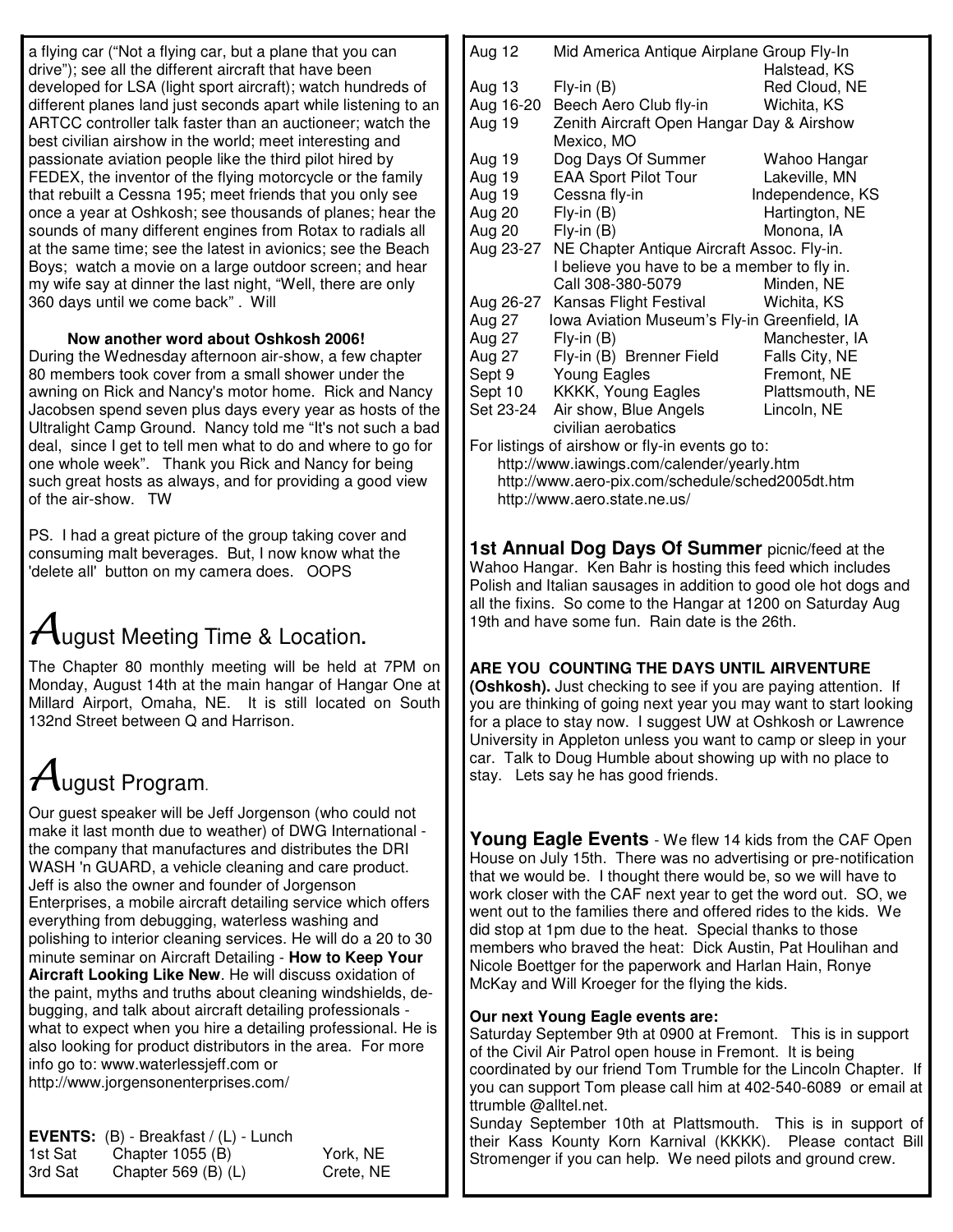# **EAA Chapter 80 July Minutes**

July 10, 2006

The meeting was called to order by President Ward Combs at 7:00 in the Hanger One facility in Millard, Nebraska. In attendance were 48 members.

Treasurers Report:

\* Treasurer Rob Hansen reported expenses of \$49.68, income of \$157.67 and a balance of \$4006.17 in the checking account. Total cash assets were reported to be \$12,794.69. A motion was made and passed to accept the treasurer's report.

Young Eagles:

\* Jim Ratte reminded us about the Young Eagles event at Council Bluffs (Date noted on the web site).

Builder's Reports:

- \* Bob Cartwright reported on his engine and prop work.
- \* Tech Counselor / Flight Advisor:
- \* Mike Howard discussed transferring airworthiness from one builder to another.

Fly-out Schedule:

\* The July 15th open house at Council Bluffs was mentioned.

Librarian Report:

\* Nothing to report.

Old Business:

\* Solar heating at Wahoo was ruled out and put to rest after being mentioned at several previous meetings. New Business:

\* The compass rose painting at the Wahoo airport was discussed in detail with an emphasis on size.

\* Propane heating was discussed and it was decided that if a builder needed heat in the winter, he could provide the propane.

\* A work day was discussed and tentatively scheduled for a weekend in August, then later verified for Saturday, August 12th at 8:00AM.

- \* The 50 used chairs were purchased as proposed in a previous meeting.
- \* Jim Ratte reported on the Air show at St. Joseph.

Program:

\* Will Kroeger discussed his float plane trip to Alaska and showed a video of the experience.

The meeting was adjourned at around 8:10 PM.

**FOR SALE**: Fractional ownership in a 1941 J-5 Cub. Value of Cub is set at \$20,000, so a ¼ ownership would be \$5,000 or a 1/5 would be \$4,000. Contact Bob Moser Home 402-216-4847 / Cell 402-333-4847 / Work 402-554-3842 / email bobmoser@cox.net

**RV-4 Project for sale:** RV 4 project that has been sitting for several years at 3NO after being moved here from Las Vegas. This is a good project with a lot of work done. It includes engine, prop, radios, etc. Tools, jigs, and fixtures that are aircraft specific will be included with the plane. It needs all fiberglass work done. The builders name is Bob Fitton Phone 402-455-7255 email fitton@cox.net

**FOR SALE:** I got this from the EAA Chapter 569 newsletter and thought someone in our chapter might be interested. Isaacs Fury II. 75% complete. Built by master builder Lester David. Includes Lyc. 0-235 (491 hrs SMOH), prop, basic VFR instrumentation and nearly everything required to complete the airplane except paint and dope. Offer a price before they part it out. Contact Ray Supalla, phone 402-423-5297 email glasair@alltel.net

Are you looking for a nice place to hangar your project? Is your spouse looking for a nice place for your project in order to reclaim the garage for the car? Do you feel closed in at your current location? Well, we have the place for you - the Wahoo Hangar! Talk to a Chapter Officer to start hangaring there today! Just think, you *won't have to fly in to all the events we have there, because your there already.*

**EAA Sport Pilot Tour:** Remember, the next one is Aug 19, 2006 at the Aircraft Resource Center, AirLake Airport (KLVN), Lakeville, MN (just south of Minneapolis). EAA Chapter 25 is the host. For more info, go to where I got the above info: http://www.sportpilot.org/learn/tour.html